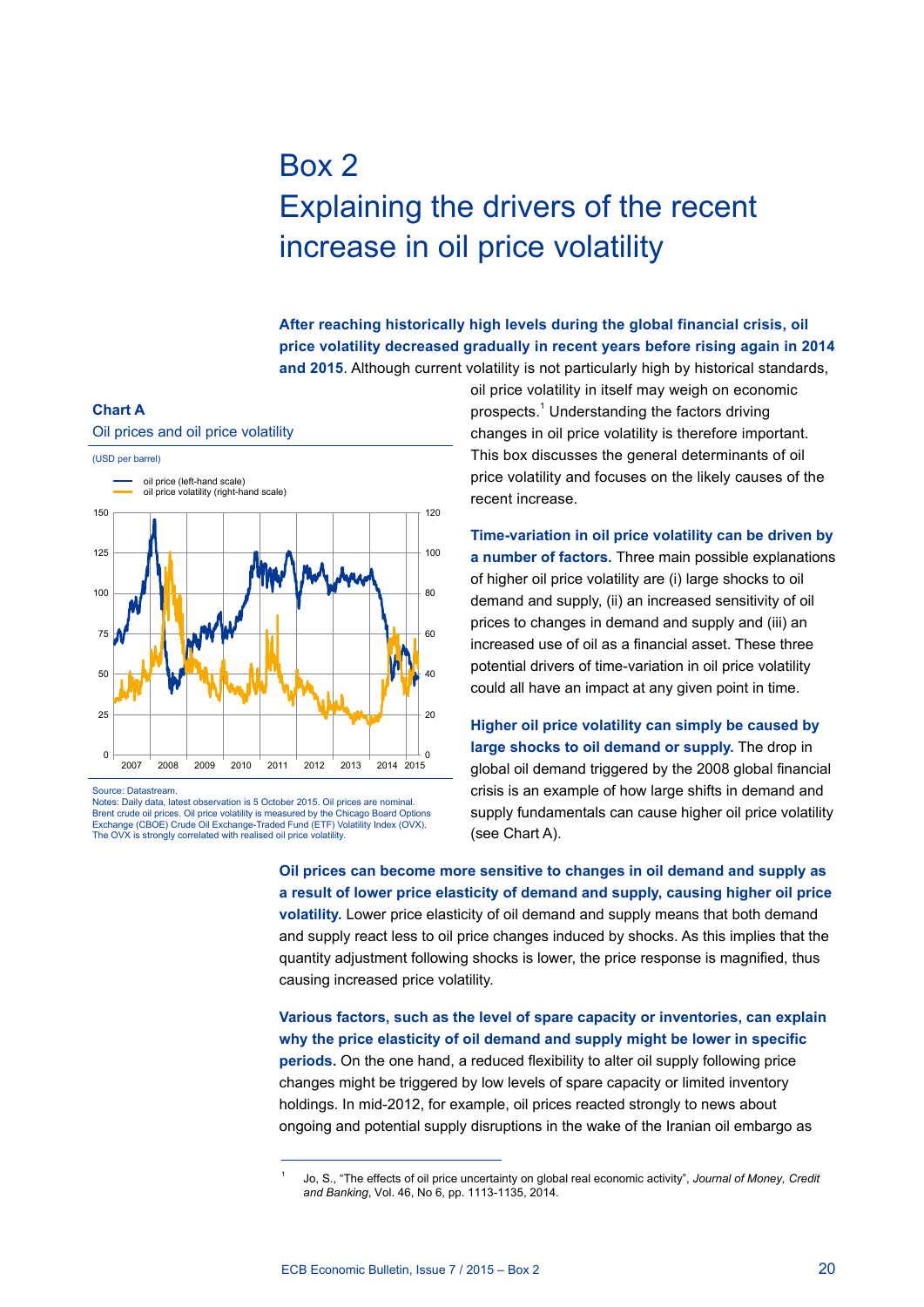spare capacity among members of the Organisation of the Petroleum Exporting Countries (OPEC) was low and inventory holdings were below historical averages, indicating that supply could not easily increase to compensate for any further decline in production. On the other hand, a reduced price sensitivity of oil demand might, for example, be related to a reduced potential to replace oil with alternative energy sources. The gains in energy conservation following the oil price shocks of the 1970s might have caused higher oil price volatility as demand became less sensitive to price changes.<sup>2</sup>





Source: Datastream. Notes: Daily data, latest observation is 5 October 2015. The Volatility Index (VIX) is based on the implied volatility of S&P 500 index options.

## **Global uncertainty is another factor that might cause reduced price elasticity of oil demand and supply.**

Higher uncertainty can change the price elasticity of both oil demand and oil supply. $3$  In an environment of greater uncertainty, oil producers and consumers have a less marked reaction to oil price changes as they have a so-called "option-value-to-wait".<sup>4</sup> This reduced responsiveness lowers the quantity adjustment following shocks and magnifies the oil price effect, thereby increasing oil price volatility. Previous episodes of elevated global uncertainty, as measured by the Volatility Index (VIX), indeed coincided with higher oil price volatility. This happened, for example, during the European sovereign debt crisis in 2011 (see Chart B).

## **Finally, it is often argued that the increased use of oil as a financial asset causes oil price volatility to be higher, although the empirical evidence on this remains mixed.** Since the early 2000s, oil has increasingly been used as a financial asset; a process

referred to as the "financialisation" of oil futures markets. The increased use of paper oil for financial investment, hedging and speculation purposes might have intensified the sensitivity of oil prices to investor sentiment. However, the empirical evidence on the significance of this factor is not clear-cut.<sup>5</sup>

**Focusing on the recent period, a combination of a large oil supply shock and higher global uncertainty are the probable causes of the increase in oil price volatility since the end of 2014.** First, the decline in oil prices in the second half of 2014 was accompanied by large increases in oil supply; the year-onyear increases in global production were substantially above historical averages. Combined with weak demand and the decision by OPEC not to cut its production, this led at the end of 2014 to a strong decline in oil prices and increased oil price

<sup>&</sup>lt;sup>2</sup> Baumeister, C. and Peersman, G., "The role of time-varying price elasticities in accounting for volatility changes in the crude oil market", *Journal of Applied Econometrics*, Vol. 28, pp.1087-1109, 2013.

<sup>3</sup> Van Robays, I., "Macroeconomic uncertainty and the impact of oil shocks", *ECB Working Paper*, No 1479, 2012.

<sup>4</sup> Bernanke, B.S., "Irreversibility, uncertainty, and cyclical investment", *The Quarterly Journal of Economics*, Vol. 98, No 1, pp. 85-106, 1983.

<sup>5</sup> See, among others, Singleton, K. J., "Investor flows and the 2008 boom/bust in oil prices", *Management Science*, Vol. 60, pp. 300–318, 2012 versus Fattouh, B., Kilian, L. and Mahadeva, L., *"*The role of speculation in oil markets: What have we learned so far?*"*, *Energy Journal*, Vol. 34, No 3, pp. 7-33, 2013.